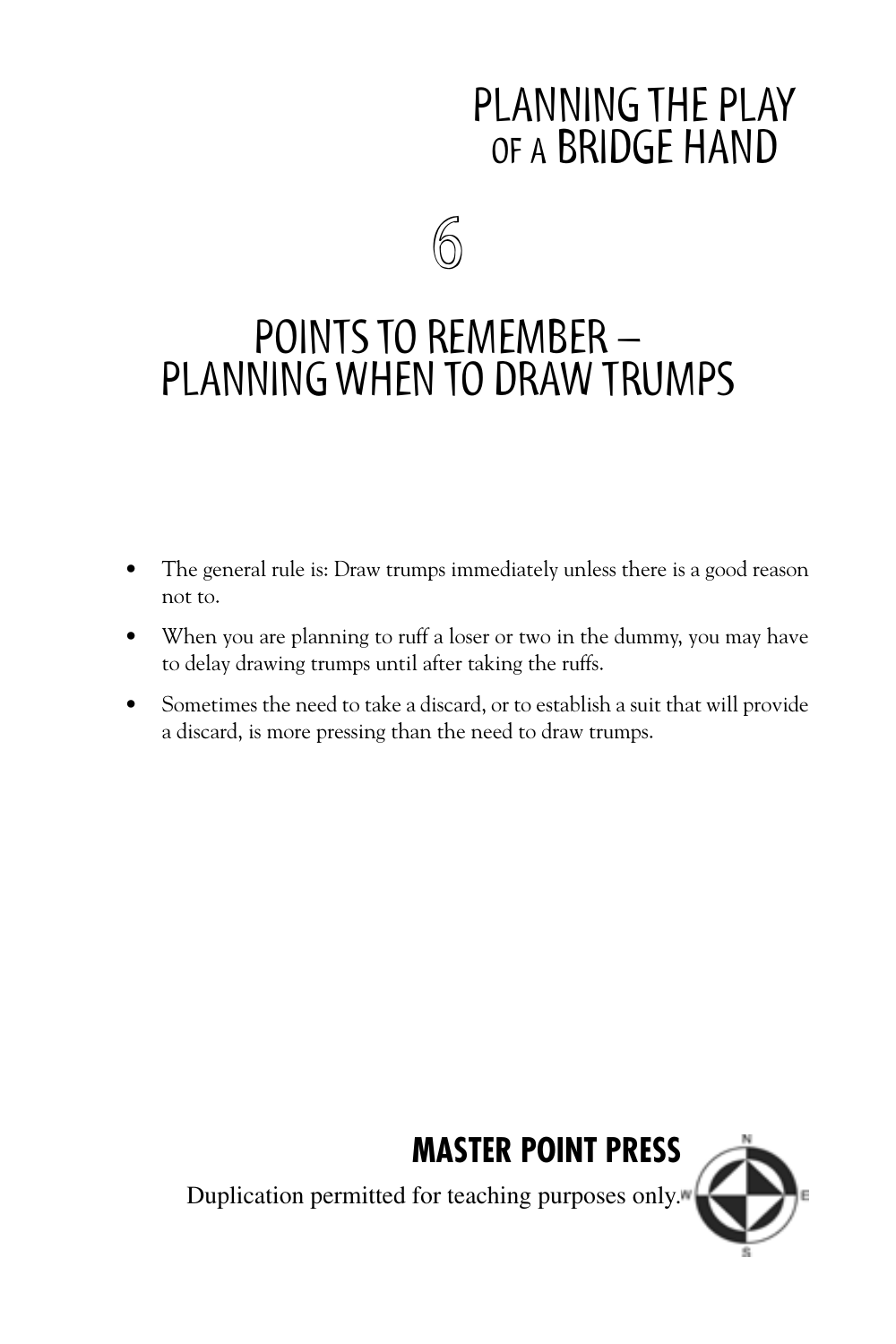## QUESTIONS

Chapter 6: Planning when to draw trumps



Expressing your plan as concisely as you can, how will you play  $4\spadesuit$ ?



West leads the  $\spadesuit 2$  against  $4\spadesuit$ . How will you plan the play?



West leads the  $\triangleleft$ Q against your contract of  $4$ . What is your plan?

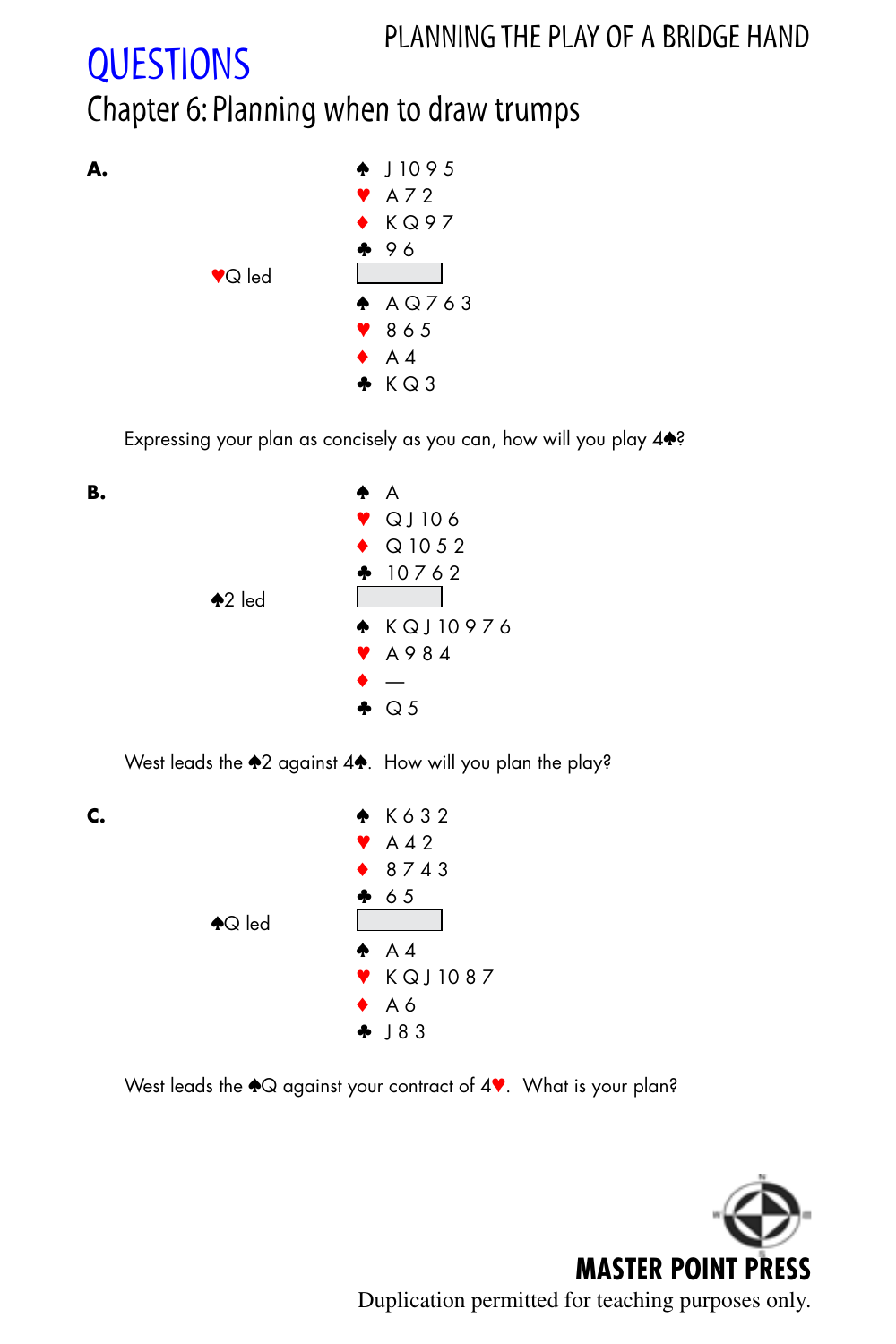### Chapter 6: Planning when to draw trumps ANSWERS

**A.** You have four potential losers, including one in trumps. It is much too dangerous to win the heart lead and run the  $\blacklozenge$ . If the trump finesse loses, the defenders will cash three more winners in the side suits to beat the contract. Instead, you must attempt to discard a heart loser on the diamond suit. Play the  $\blacklozenge$ A,  $\blacklozenge$ K and  $\blacklozenge$ G, throwing a heart. If no one ruffs, you can then run the  $\triangleleft$ , seeking an overtrick. If someone does happen to ruff the third diamond winner, you can eventually re-enter dummy by ruffing the third round of clubs to take a trump finesse.

#### **PLAN: I will win with the VA and play three top diamonds, discarding a heart loser.**

**B.** You have one possible loser in hearts and two in clubs. That is a total of only three losers — exactly what you need to make a contract of  $4\spadesuit$ ! Nevertheless, a careless player might go down on such a contract. Suppose you win with the bare  $A$ and decide to take advantage of being in dummy by running the  $\sqrt[n]{Q}$ . West may win with the  $\mathbb{V}$ K and give East a heart ruff. The defenders may then take two club winners, followed by another heart ruff. Down two!

You can avoid any such disaster by drawing trumps. At Trick 2 you reach your hand by ruffing a diamond and draw the remaining trumps. There is no entry to dummy for a heart finesse, but this does not matter since you can afford a heart loser. You play ace and another heart, setting up the suit, and the contract is yours.

#### **PLAN: I will win the trump lead, reach my hand with a diamond ruff and draw the remaining trumps. I will then establish the heart suit.**

**C.** You must aim to ruff the third round of clubs in dummy. Suppose you make the mistake of drawing a round of trumps after winning the spade lead. You are likely to go down when trumps are 3-1! When you subsequently surrender two club tricks, the defender with the three trumps will have a chance to play a second and third round of trumps. How will you score a club ruff then?

Instead you should win the spade lead and give up a round of clubs. The defenders are welcome to win and switch to trumps. You will win the first round of trumps and give up another club. If the defenders play another trump, you will still have a trump left in dummy. You can ruff your remaining club with the  $\mathbb{V}$ A and then return to the South hand to draw the last trump.

**PLAN: I will win the spade lead and give up two rounds of clubs before drawing any trumps, eventually ruffing the third club with the A.**

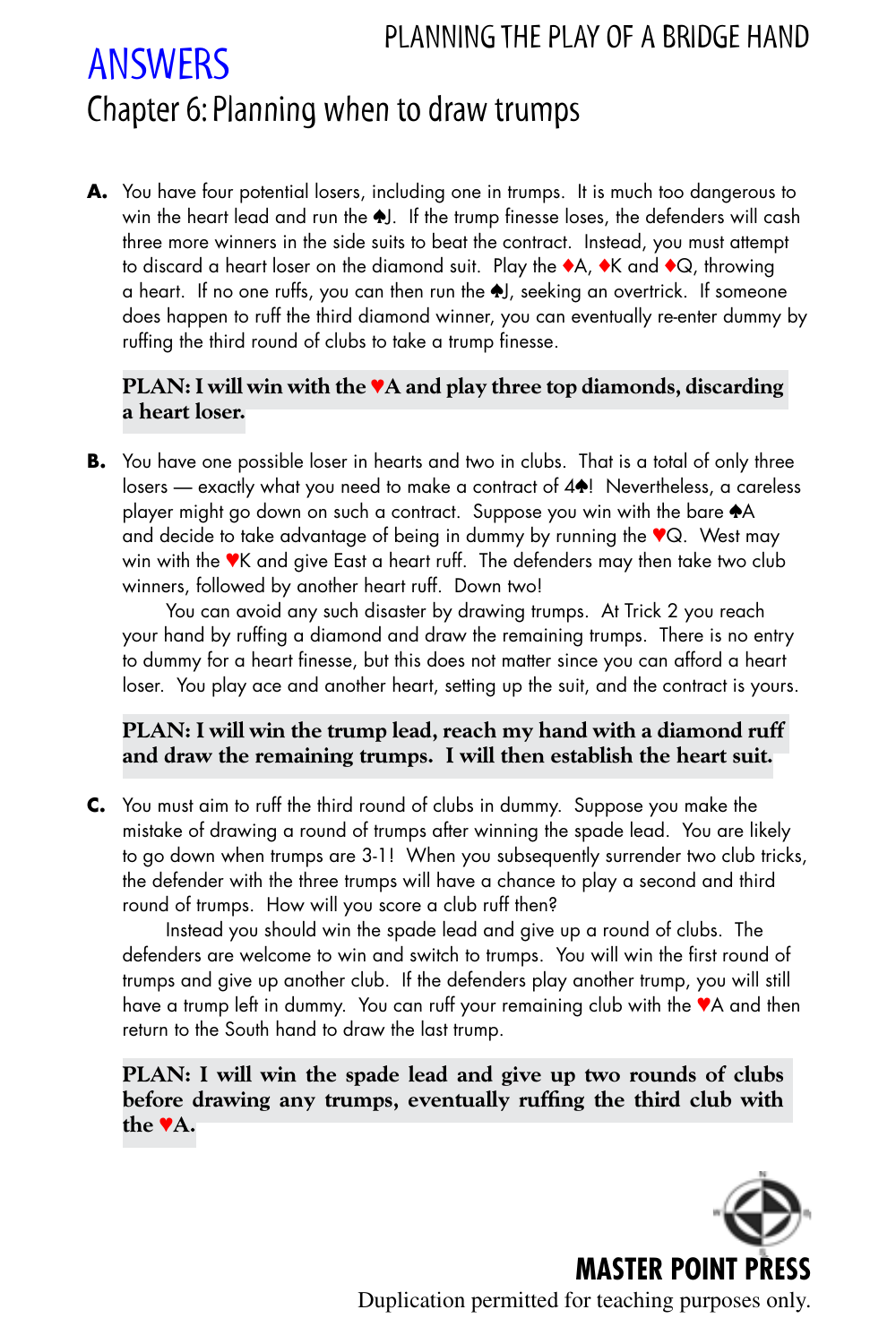

West leads the  $\vee$  against 4 $\spadesuit$ . How will you plan the play?



What is your plan for 6 $\blacktriangledown$  when West leads the  $\blacklozenge$   $\rfloor$ ?



How will you play 5<sup> $\bullet$ </sup> when West leads the  $\clubsuit$ K?